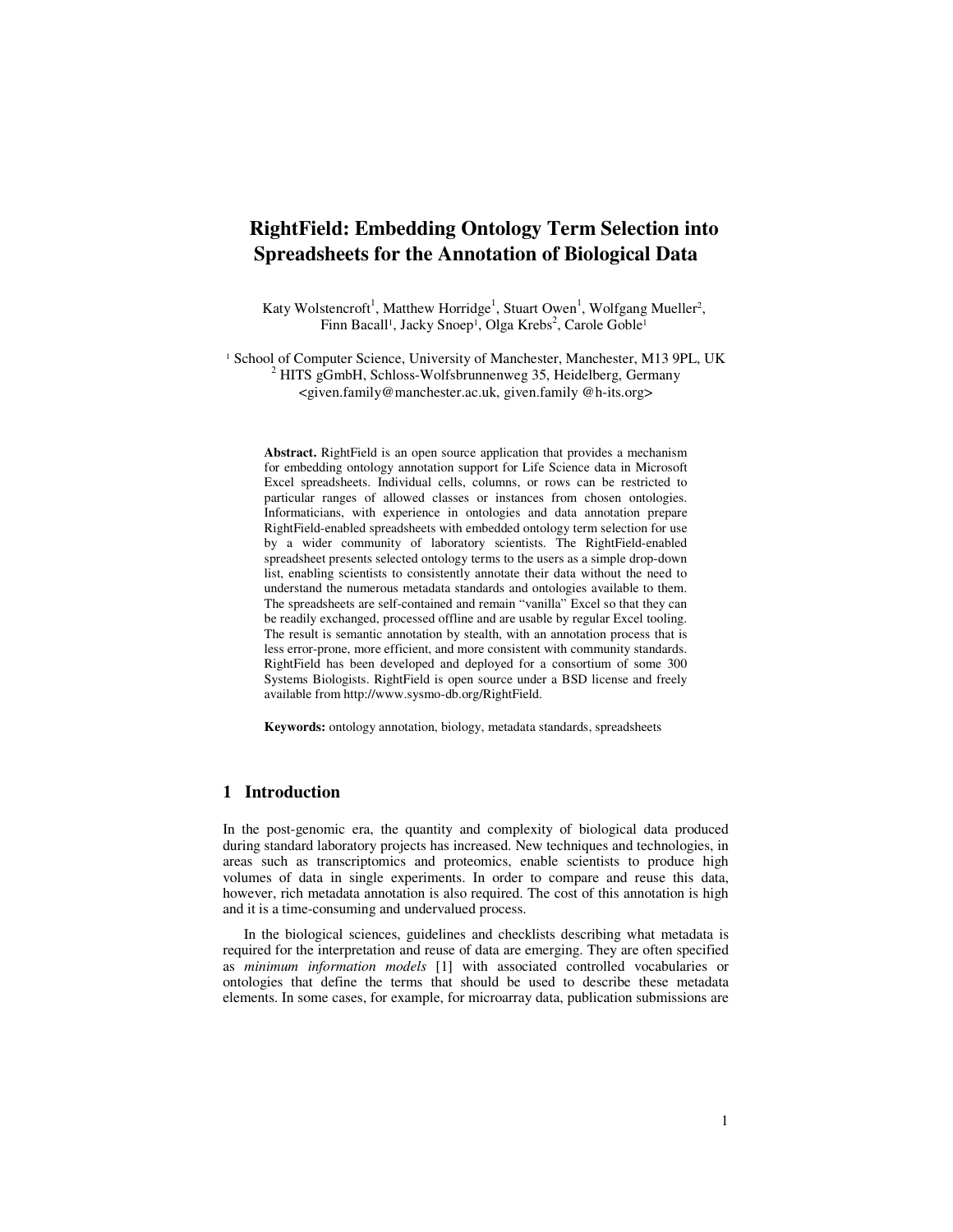not accepted unless the accompanying data is compliant with the relevant minimum information model (for microarrays, this is MIAME, the Minimum Information about a Microarray Experiment). However, despite this drive to standardization, there are few tools to help scientists manage this process. RightField was created to lower the barrier of uptake by providing a mechanism for scientists to produce ontology annotation from *within the software environments they already use*.

RightField was developed as part of the SysMO-DB project, which supports a consortium of more than 300 Systems Biologists with data management and exchange. SysMO is a pan-European project to study the Systems Biology of Micro-Organisms, which involves a mixture of high-throughput '*omics* experiments, such as microarray analysis or proteomics, as well as traditional molecular biology and enzyme reaction kinetics. In SysMO-DB, data is standardized by providing spreadsheet templates for different types of experiment to conform to the "Just Enough Results Model" (JERM). The JERM is the SysMO-DB internal structure that describes what type of experiment was performed, who performed it, and what was measured. For experiment types with an established minimum information model, the JERM also complies with this. By combining JERM templates and embedded ontology terms with RightField we provide an infrastructure that promotes and encourages compliance and standardization.

### **2 Data Generation, Annotation and Reuse**

RightField was designed to support a community of laboratory scientists with little experience of metadata management, ontologies or standardization. The primary objective was to provide an application that would allow consistent annotation without changing working practices. Understanding the life-cycle of data generation, annotation and reuse is vital in this process. Capturing experimental metadata at the time of the experiment increases accuracy and increases the likelihood that the annotation is provided by the person performing the experiment. Using the same versions of ontologies for a series of experiments is also vital for accurate comparisons. RightField was designed to be a spreadsheet annotation tool because spreadsheets, particularly MS Excel, are ubiquitous in the laboratory science community for organizing and managing experimental data. Embedding annotation terms in the spreadsheets ensures that term selection occurs at the time of the experiment within the application already in use.

RightField is an open-source, cross-platform Java application which uses Apache-POI for interacting with Microsoft documents. It does not require any special macros, visual basic code or platform specific libraries to run it. It enables users to upload Excel spreadsheets along with ontologies from their local file systems, or from the BioPortal [2] (a repository of biological ontologies available at http://bioportal.bioontology.org/). RightField supports OWL, OBO and RDFS ontologies and RDF vocabularies. In the uploaded spreadsheet, individual cells, or whole columns or rows can be marked with the required ranges of ontology terms. For example, they could include all subclasses from a chosen class, direct subclasses only, all individuals, or only direct individuals. Each spreadsheet can be annotated with terms from multiple ontologies.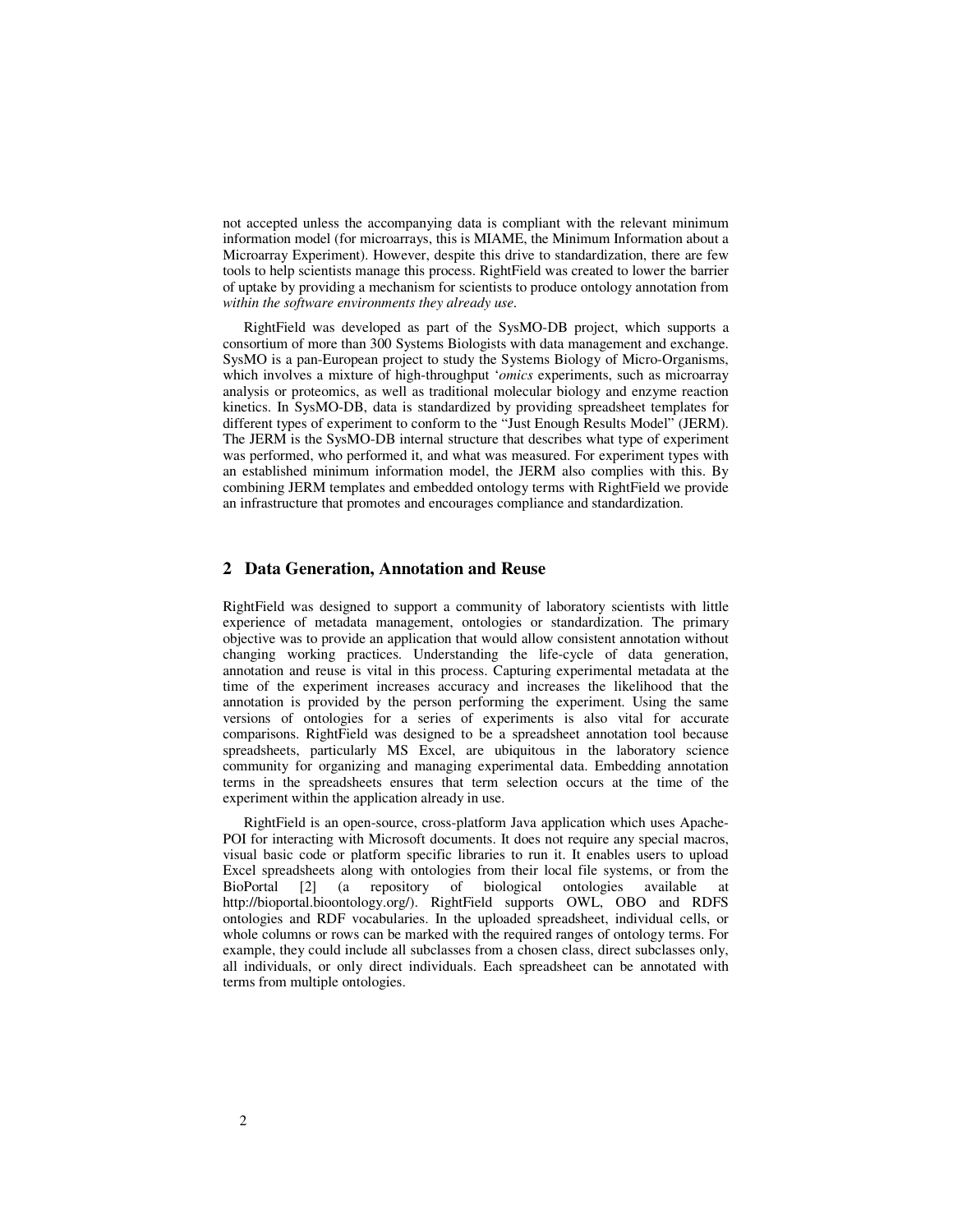Once marked-up and saved, the RightField-enabled spreadsheet contains embedded worksheets with information concerning the origins and versions of ontologies used in the annotation. *This encapsulation stage is crucial*. With everything embedded in the spreadsheet, scientists do not require any new applications to use it and they can complete annotation offline should they wish. This also makes the spreadsheets readily exchangeable and enables a series of experiments to be annotated with the same versions of the same ontologies even if the live ontologies change during this time.

## **3 RightField Annotation – A Case Study**

A research group is studying the impact of changes in flux for different nutrient limitation conditions in *Saccharomyces cerevisiae*. They perform transcriptomics, metabolomics and proteomics experiments and integrate the results. Each experiment is high-throughput; generating complex data which needs to be annotated with rich metadata concerning the experimental conditions, the methods and equipment.

The transcriptomics experiments represent a series which will be compared and analysed together. For publication, this data must conform to the MIAME standard and be deposited in a public microarray repository, such as ArrayExpress (http://www.ebi.ac.uk/microarray-as/ae/) or GEO (http://www.ncbi.nlm.nih.gov/geo/). ArrayExpress provides a service to auto-generate a MIAME compliant template suitable for a particular experiment, but this does not include annotation terms for use in the template. Uploading this auto-generated template into RightField enables an informatics expert to preset ranges of values for annotation.

Figure 1A shows the RightField annotation tool being used to preset annotation values from the MGED ontology (http://www.mged.org/) into the auto-generated MIAME-compliant template, and 1B shows the resulting template with drop-down lists of ontology annotation terms. The marked-up spreadsheet is distributed to the experimentalists to standardize the information that can be recorded and the terms that can be used for annotation. The result is ontology annotation by stealth. The experimentalists do not require specialist knowledge of the ontology resources used.

### **4 Discussion**

RightField is a tool with *light-touch* use of semantic web technologies. The novel part of this work lies in disguising the use of semantics from the end users. Simplicity and unobtrusive embedding with a widely used application is its strength. To compare with similar efforts: ISA Creator (http://isatab.sourceforge.net/isacreator.html) is a bespoke spreadsheet tool designed for experts not end users; the Anzo platform is a commercial product with similar goals (http://www.cambridgesemantics.com/).